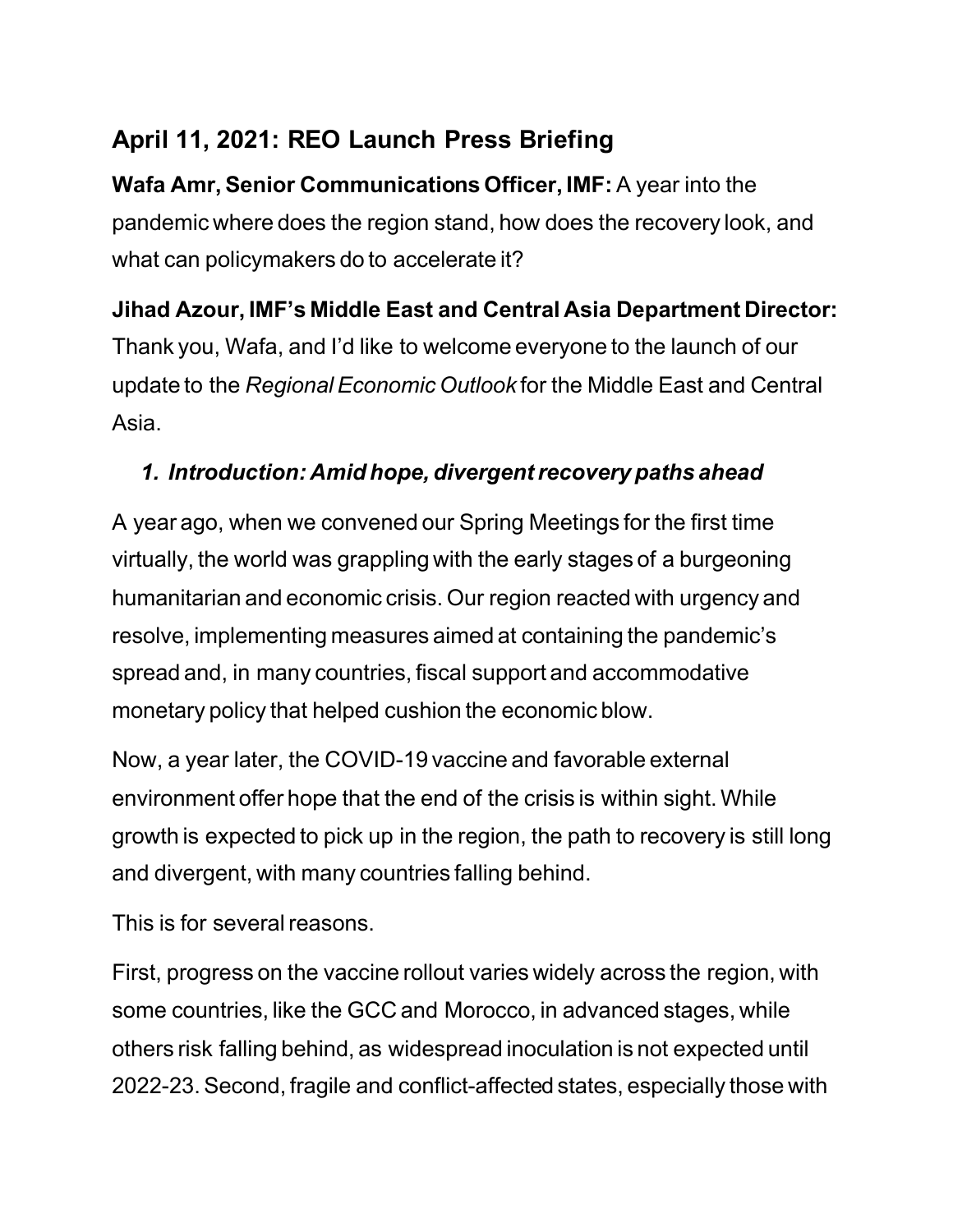low incomes, face a particularly difficult path ahead, given their limited vaccine access and ongoing instability. Third, countries whose economies are heavily reliant on contact-intensive sectors, especially tourism, will recover more slowly than others. Fourth, countries that did not implement strong fiscal support in the wake of the pandemic are now further behind on the road to recovery. Finally, the rise in oil prices is helping the fiscal and external balances of oil exporters and supporting the non-oil recovery, although OPEC+ cuts are limiting their impact on overall growth.

#### *2. The regional outlook*

Against this backdrop, the outlook remains highly uncertain, with the pandemic's trajectory, dependence on tourism, and available policy space all having a significant impact on individual country forecasts. Overall, real GDP growth for the Middle East and North Africa region is expected to pick up to 4 percent in 2021. In the Caucasus and Central Asia, output is projected to rise by 3.7 percent in 2021, returning to its precrisis level. Accelerating vaccinations could boost GDP by 1 percent by 2022.

The pandemic has exacerbated many economic challenges in the region and further exposed how much work remains to protect the most vulnerable, ensure equal opportunities for women and young people, and reduce poverty.

One particular concern going forward is rising government debt and growing financing pressures that have worsened in the past year and will constrain further policy action. This is particularly important, considering the risk of a rapid rise in US bond yields, which could lead to tighter financial conditions, renewed capital outflows, and higher sovereign spreads.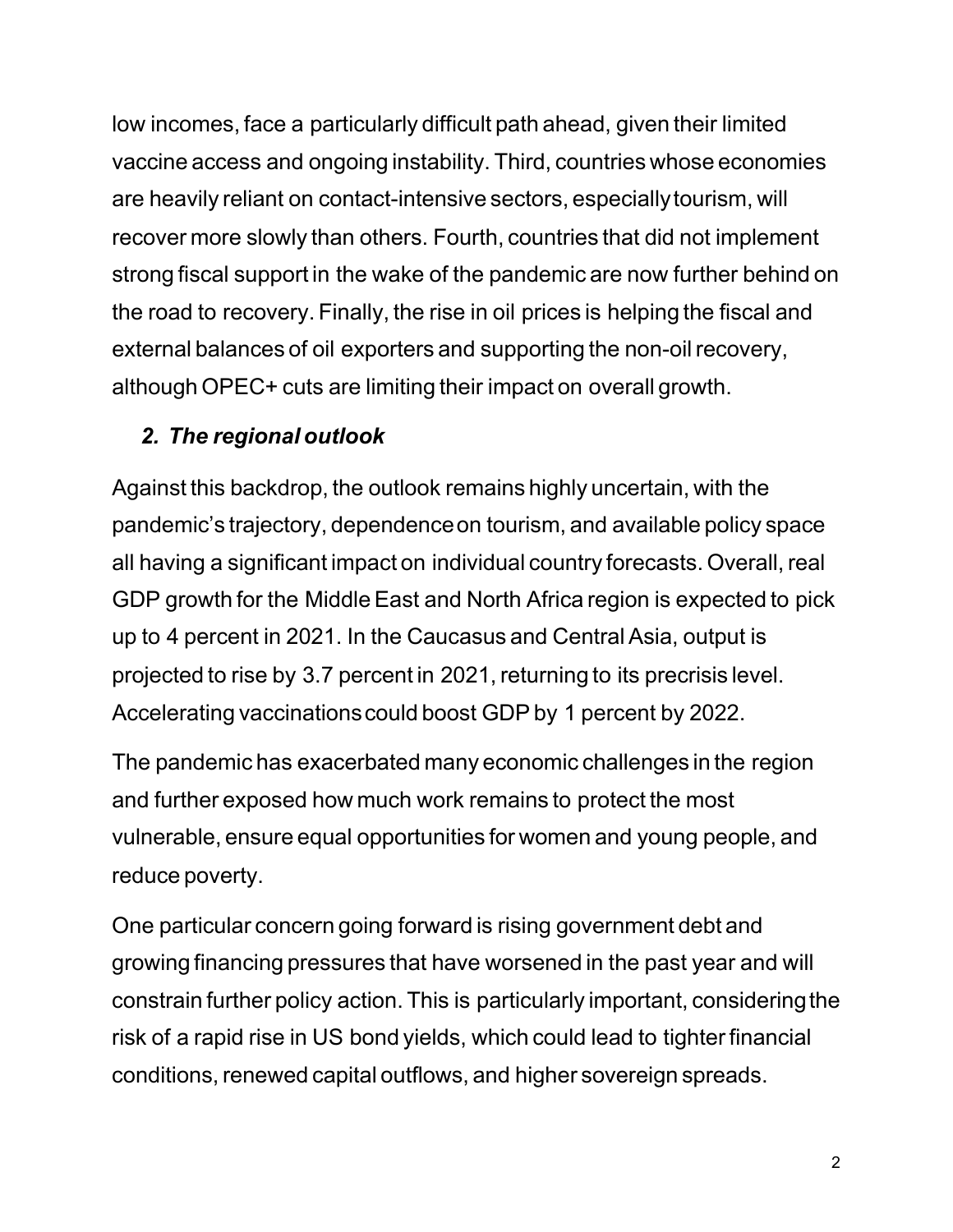Addressing these and other challenges will help shape the region's future, which is why countries must consider 2021 the year of policymaking to implement policies that help bring the pandemic to an end, accelerate the recovery, promote debt sustainability, and build more inclusive and green economies.

## *3. Policies to emerge from the crisis toward a better future*

**First, to exit the crisis,** securing access to vaccines and supporting health systems remain the most urgent imperatives. Regional and international cooperation will be critical to ensuring that low-income states are not left behind.

**Second, to help accelerate the recovery,** keeping policy support flexible, well-targeted, and in place until the recovery is entrenched will be important. For the many countries without policy space, further support should be balanced with debt sustainability. Developing medium-term fiscal and debt management strategies will help to reduce elevated debt burdens while providing maximum support to growth.

Support should target viable firms, especially small ones. Preparing workers for the post-pandemic world will also be vital, especially for the region's large youth population.

**Finally**, **to build forward better** countries must not lose sight of deepseated transformational challenges, such as persistent poverty and climate change. Capitalizing on trends like increasing digitalization will help prepare their economies for the future and improve the efficiency of social safety nets, which is so critical to reducing poverty and inequality. Improving